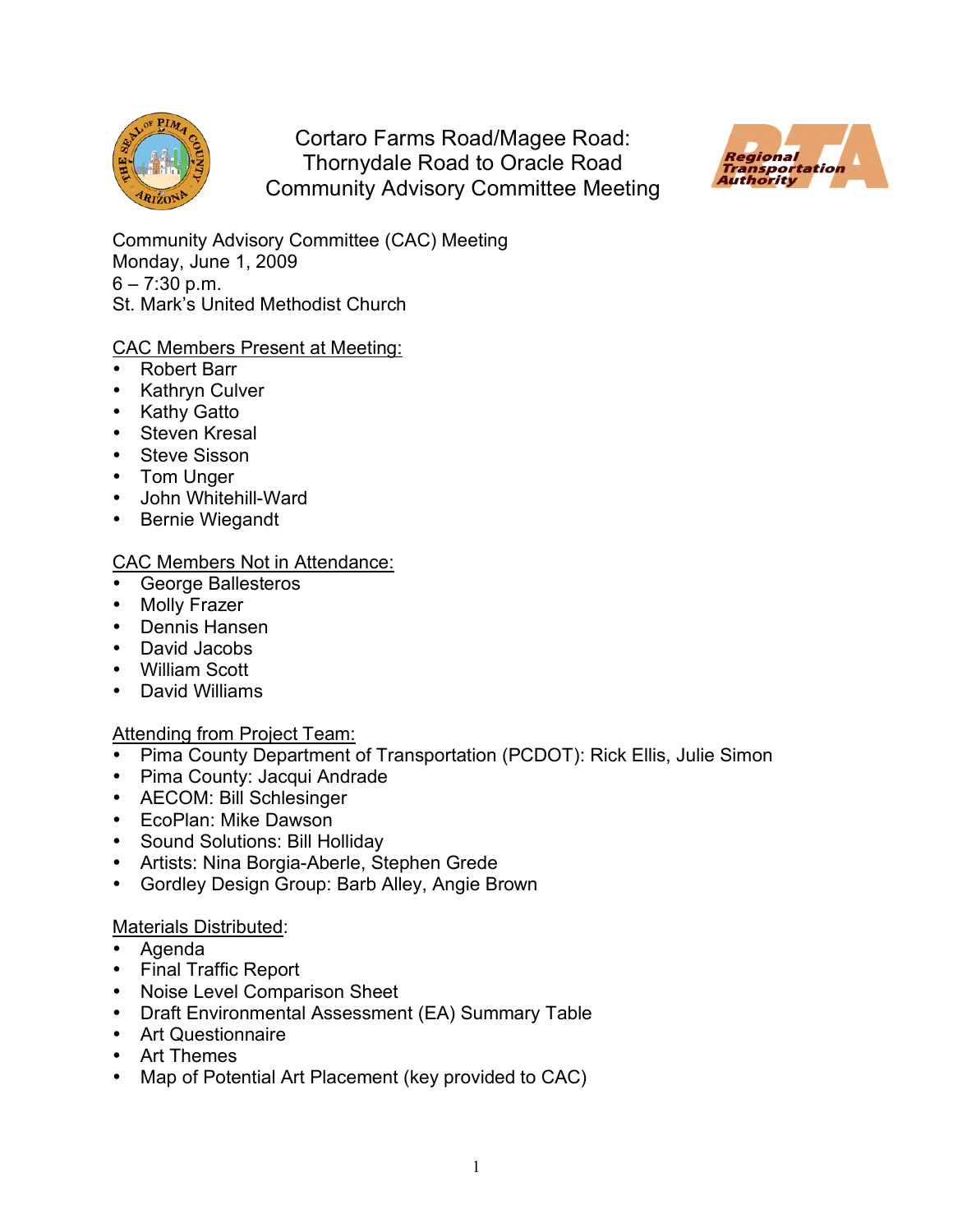Bill welcomed everyone to the CAC meeting. He made sure everyone was aware that this was a committee meeting and the purpose of the meeting was to address the members. Once that portion of the meeting was over, he would be happy to answer questions from the public. Bill turned the meeting over to the CAC co-chairs to start the CAC introductions. Bill introduced the team, then introduced artists Stephen Grede and Nina Borgia-Aberle to present their findings from the questionnaires the CAC members and their neighbors filled out from the May 11, 2009, CAC meeting.

Nina gave an overview of tonight's presentation. She stated that she and Steve are not the artists on the project, but have been hired to put an artist plan together on this project. She pointed out the map on the wall that shows the area characteristics and opportunities for art. That information came out of the questionnaires that were passed out at the last meeting. Steve and Nina encouraged dialogue about the art with the CAC members at this meeting. Steve pointed people to a second questionnaire and handout on art themes. It was stated that the information and recommendations gathered during this phase in the project would be presented in a packet that would accompany the Call to Artists.

Nina asked the CAC members what they thought of the map on the wall and how it differed from the engineering maps. It was stated that the pictures on the map were very helpful in visualizing where art may go along the corridor. One of the comments made was the reference to the phases on the map. Nina said the phases on the map would be removed before it would be displayed at the public meeting. This project will be done in phases and there will be a different artist for each phase; however, at this point, the time frame for each of the phases has not yet been determined. Nina and Steve touched on the need for continuity between the artists and different segments along the corridor. One of the items mentioned by a CAC member was for the noise walls to have similarities throughout the entire project area. The artists said there was a question on the questionnaire regarding this, and they are looking forward to hearing the CAC member's thoughts.

A CAC member had a question about having more than one artist along the corridor since this project would take years to complete. Nina clarified by saying that what she was referring to with continuity along the five-mile corridor was in regard to sound walls only, not the rest of the art along the project area. There were additional discussions regarding art on other projects and the need for continuity.

A question was asked regarding the process of choosing the artists. Nina stated that Sally Krommes, Tucson Pima Arts Council (TPAC), was in attendance and could answer that question. Sally said the art planning happening on this project is the new way of handling art on all projects. She said once the planning was completed, a determination would be made regarding the number of artists hired for this project. One panel of seven people for each artist would be selected. Of those seven, there would be two community members. Sally stated that other community members could sit and listen in on the process; however, they would not have voting privileges.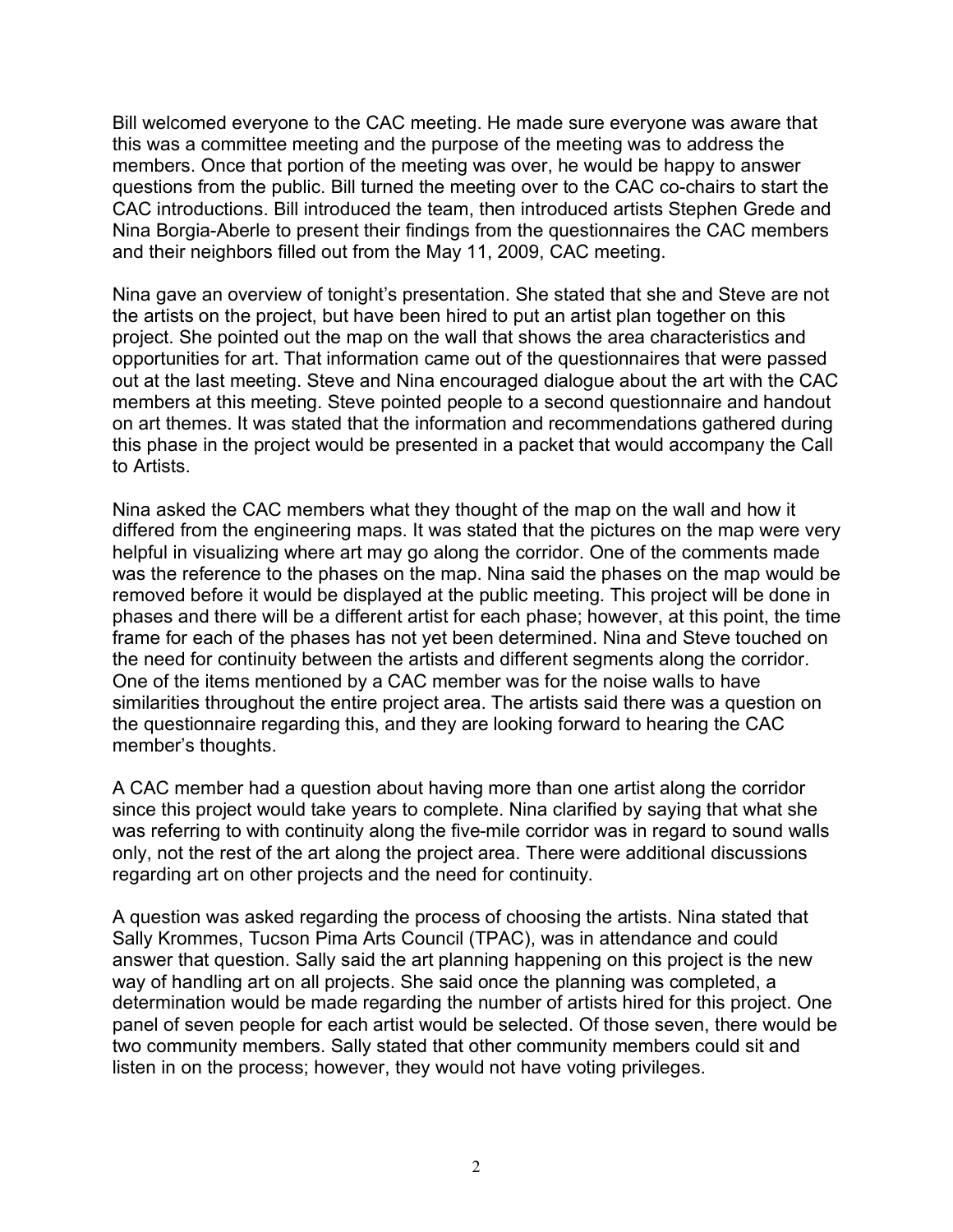Nina asked the CAC to take a look at the questionnaires and provide feedback to Angie Brown, Gordley Design Group, who would pass information back to Nina and Steve. Nina stated there would be copies of the questionnaire passed out at the public meeting.

Steve and Nina finished their presentation by going over an additional handout regarding art themes for the project uncovered so far. The art themes are as follows:

## Nature

- The Sonoran Desert
- Vegetation
- Wildlife
- **Terrain and Viewsheds**
- Washes

**Culture** 

- **•** Prehistory
- **History**

# Anecdotal

There was discussion regarding the differences between continuity and redundancy. There was also discussion regarding the storehouse of historical information at the OMNI resort. Nina stated that she had gotten that comment from the original questionnaire and had already acted on that suggestion.

Bill said he really does want input from the members and the public at this point. He feels it is important for input early on to incorporate into the design.

Bill went over the project schedule and update. He stated that the EA would be given to the CAC members at the June 22 CAC meeting. Once the EA was given to the CAC, their recommendation letter would need to be written and returned to the County within 30 days in order to meet the Pima County Board of Supervisors (BOS) schedule of going before the board in September. Bill said he would be available for whatever the members would need from him.

Bill talked about the level of detail and the background that he felt would be helpful for the CAC to know:

- 1. Why do the CAC recommendation now?
	- It is the right time during design and construction phasing. Thirty-percent plans are the perfect time for everyone to review what has been done before too much has been done and major changes have to be made. At this stage, changes can be made fairly easily.
	- Federal Highway Administration (FHWA) requires documentation at the 30 percent plans.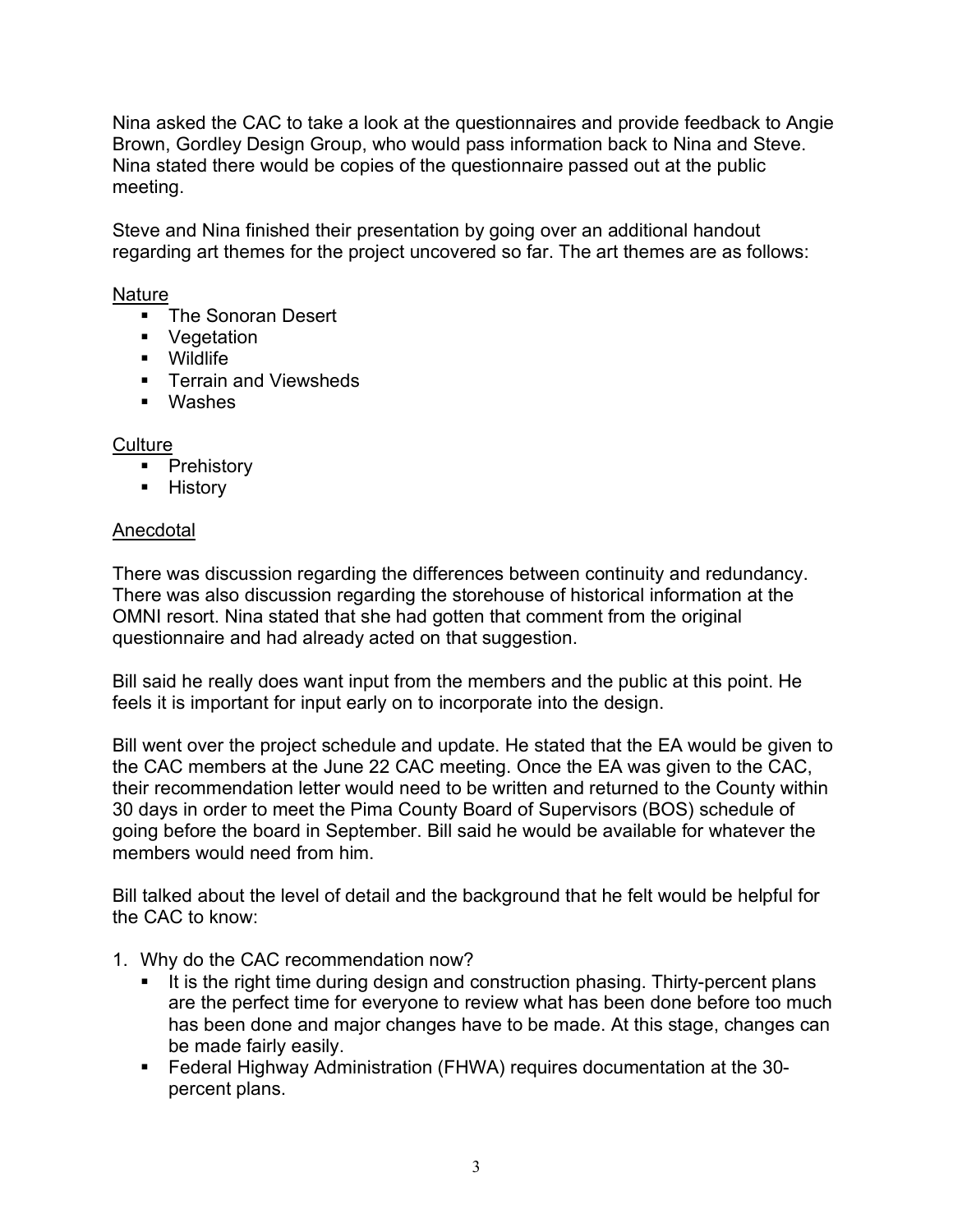- The utilities have information at this stage, so they can move forward in their work.
- Right-of-way and easements are done at this stage in the process.
- 404 permitting (environmental issue).
- Major components have been addressed and residents will be informed at this stage in the process.
- 2. The Stage 1 plans (30-percent plans) have gone to the County for review and Bill has received them back with comments.
- 3. Major design features (components):
	- Magee Road: two lanes in each direction with a median
	- **Curbs**
	- **Bicycle lanes**
	- Storm drains
	- Retaining walls will be 7-feet tall
	- Sidewalk: south side Americans with Disabilities Act (ADA) requirements; north side – not ADA, only sidewalks where needed; walking paths in other areas
	- **Noise walls**
	- **Striping for footprint**
	- Alignment: adding to the bridge to accommodate two lanes in each direction
	- Reconstruct most major intersections: Shannon Road/Magee Road
	- **Drainage**

The intersection at Magee Road/La Cholla Boulevard: aware of the alignment at this point with drainage culverts and area for equestrian; however, this area will not be ADA compliant. Bill said there would be areas of environmental mitigation in- and outside of the Jug Handle at this intersection.

Bill turned the floor over to Mike Dawson, EcoPlan, to give an environmental update.

Mike said the environmental document was with the technical editors and in the process of being reduced from approximately 150 pages to around 100 pages. Mike gave an overview of the chapters in the EA:

- 1. Introduction
- 2. Purpose and need: identifying the needs and issues
- 3. Alternatives: bridge, frontage road, Magee Road/La Cholla Boulevard intersection
- 4. Impact and mitigation assessment: Mike handed out a chart on this chapter for ease of understanding this chapter

Other areas discussed in the EA are:

- 1. Utilities
- 2. Secondary and cumulative impacts
- 3. Public involvement
- 4. Documents ready for review by the general public (30-day review)
- 5. Appendices